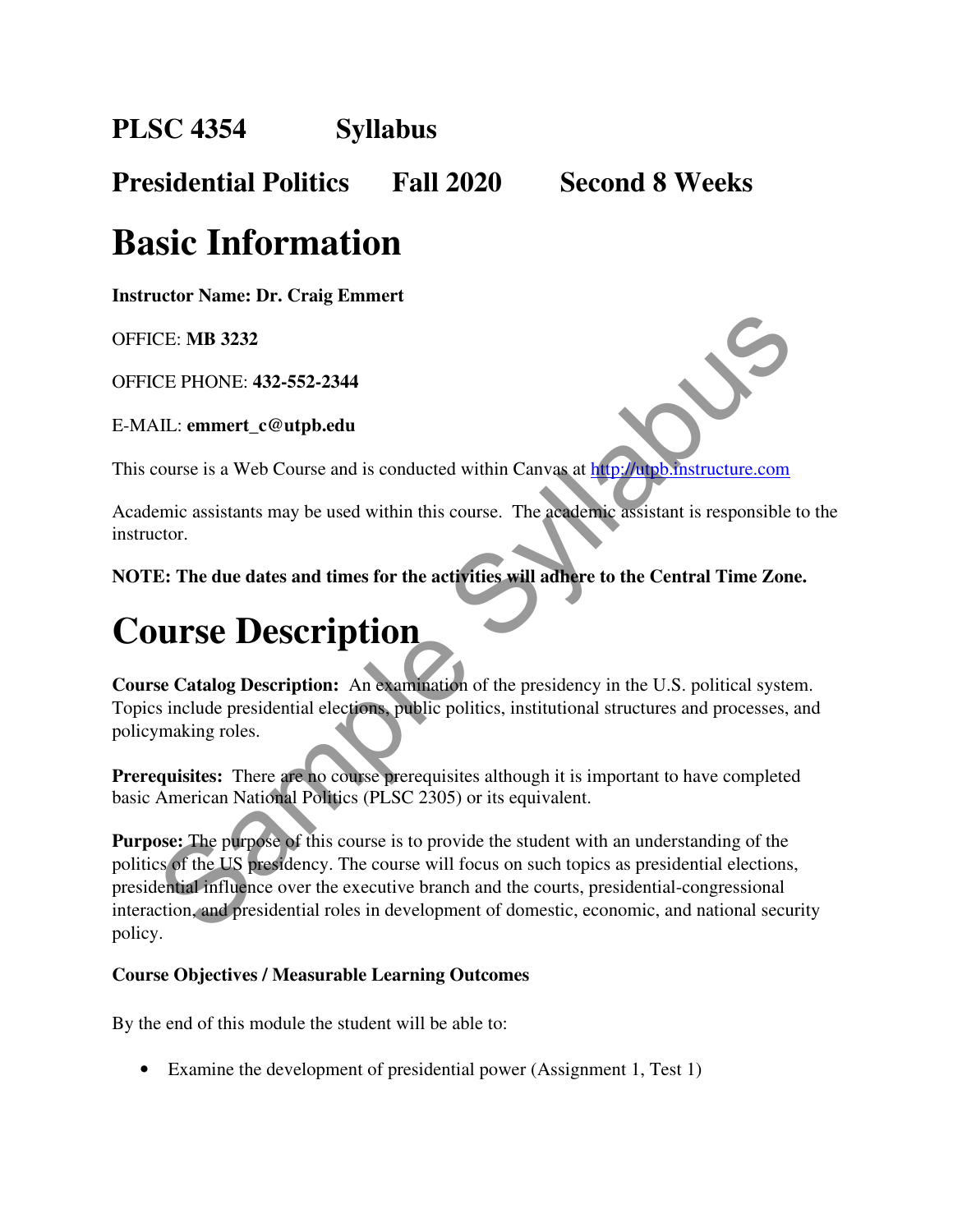- Describe the presidential election process and analyze the factors that affect voting in presidential elections (Test 1)
- Examine presidential character and its relationship with presidential performance (Discussion 2, Test 2)
- Describe presidential relationships with Congress, the bureaucracy, and the federal courts (Assignment 3, Discussion 3, Test 3)
- Analyze presidential ability to influence domestic, economic, and national security policy (Assignment 4, Test 4)
- Examine the opportunities and challenges faced by past presidents and our next president (Discussion 4, Test 4)

**Required Materials**: The only text that is required is The Politics of the American Presidency (10th ed.), 2021, Sage/CQ Press, ISBN: 9781544389974, by Joseph A. Pika, John Anthony Maltese, and Andrew Rudalevige.

**Optional Materials**: For your own protection, please keep copies of all assignments. This is an optional back-up system.

### **Course Overview**

**Modules:** There are four (4) modules for this course. Each module will have:

- 1. Three (3) or four (4) textbook chapters of reading
- 2. One (1) assignment (4 total for the class)
- 3. One (1) discussion (4 total for the class)
- 4. One (1) test (4 total for the class)

You should read the textbook section first, and then review the lecture notes. The lectures will be summaries, elaborations of the textbook material, and links to related information on the Web. After you have completed reviewing the lecture, you should then log into Discussion and post answers to the discussion question (specific to the module) posted by the instructor. You must also read other students' posts and respond to two other students' responses. Discussion posts must be made by the date on the schedule to receive full credit. Examine the opportunities and challenges faced by past presidents and our next presidents.<br>
(Discussion 4, Test 4)<br>
ired Materials: The only text that is required is The Politics of the American Preside<br>
ed.), 2021, Sage/

**Readings:** Reading the assigned textbook chapters for each unit is essential for success. You need to read closely and comprehend what you read because test questions. Also you should read the notes for each chapter carefully.

**Assignments:** Each unit's assignment should be single-spaced with double-spaces between paragraphs. Each assignment has its grading rubric attached.

**Discussions:** Discussions are an essential part of this course. To participate in the Discussions, go to the Discussion Board button and post your comments there. You must also read all other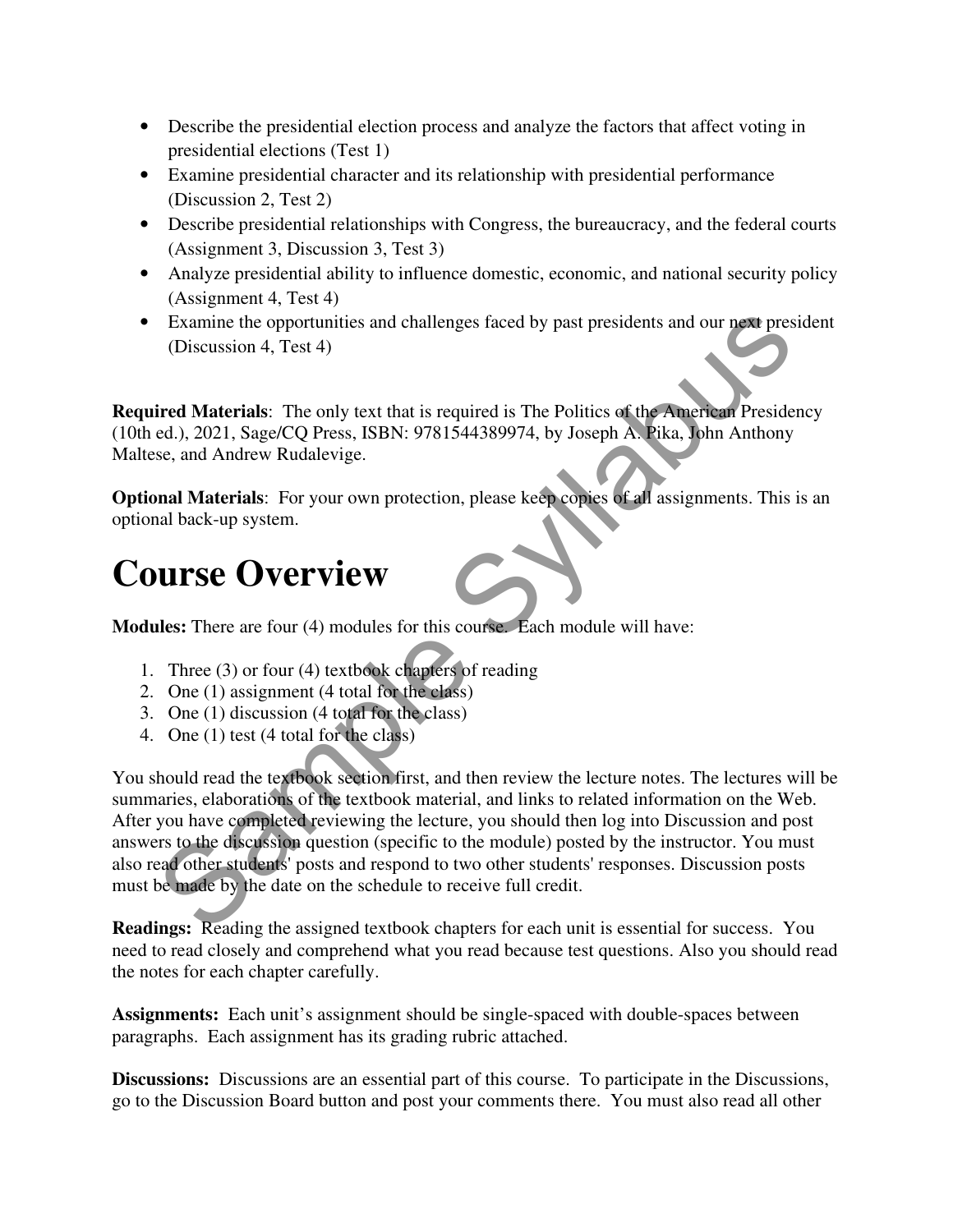students' posts and respond to at least two other students' responses. Each discussion has its own rubric attached. I will play a limited role in the discussions, as necessary. But discussion participation will be a student-led activity.

**Tests**: Tests are non-cumulative, meaning that each exam covers only the material for that section. There is no comprehensive mid-term or final test. Each test is multiple-choice and true/false in format.

#### **Grading:**



*\*Unless otherwise stated, all materials, activities, and assessments are required and are not optional.*

#### **Communication, Grading & Feedback:**

**Class messages:** Owing to this being an online course, the best way to contact me is through the Canvas messages link. I will strive to respond to all messages (and emails) within 48 hours,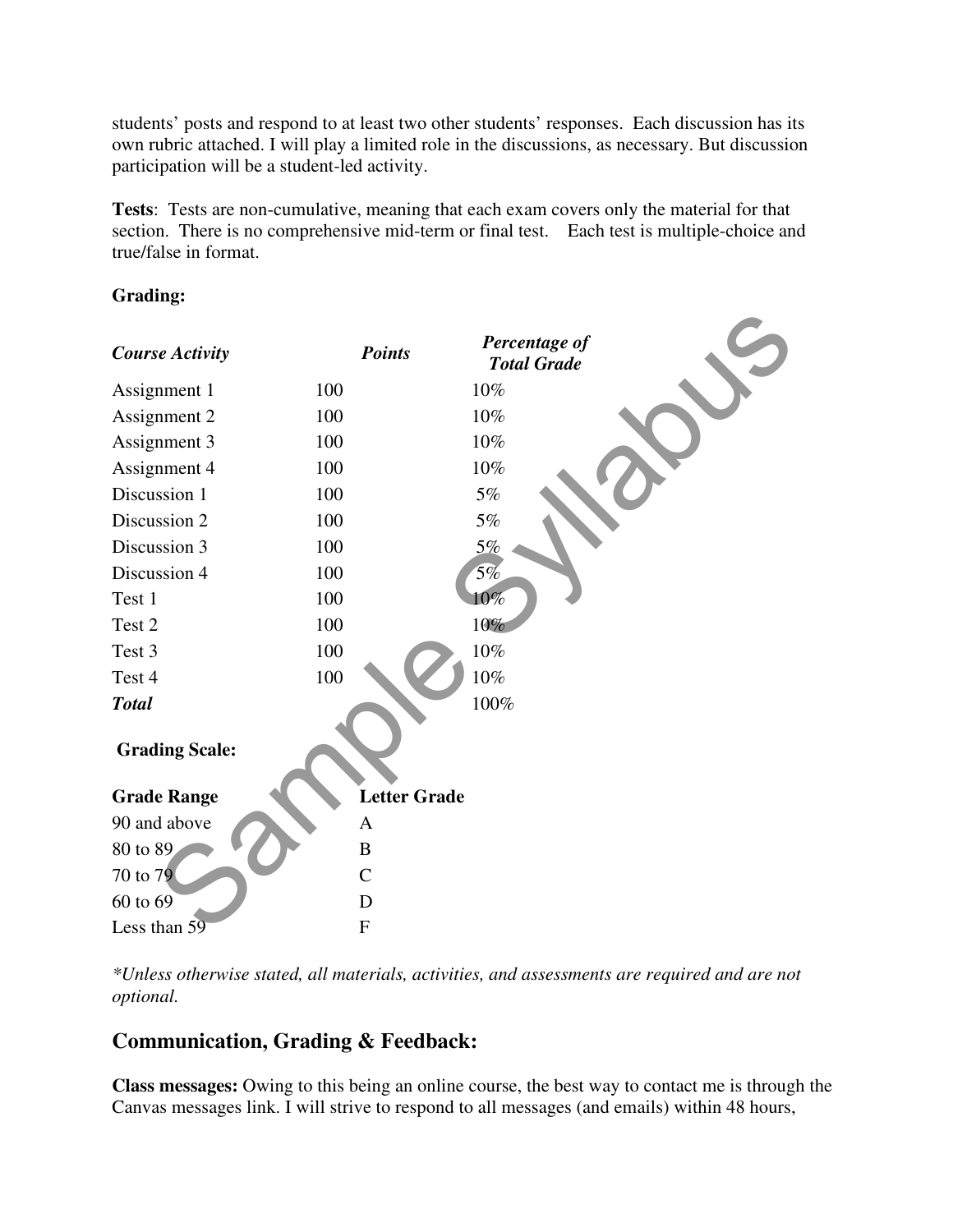excepting holidays and weekends. If you have a questions concerning an upcoming test or assignment, do not wait until the due date, and then expect an immediate response.

**Feedback on Assignments/Exams:** I will strive to grade all assignments within one week of the due date; I will provide individual feedback. You can check your grades by going to Grades. If there is any discrepancy in the grade, you must contact me immediately. I will provide individual feedback or a general feedback in the performance of the course activity.

### **Policies**

#### 1. **Discussion Board**:

Discussion Board will primarily be used for discussing course content related topics and issues. There will be four discussion topics for the semester. Each discussion topic is worth 100 points, five percent (5%) of the grade.

For each graded discussion question, first, you must respond to the question directly and second, you must read the other students posts and reply to at least two other students responses. You must ensure that the responses to the questions are meaningful, reflective, refer to personal experience and support your course readings. Avoid postings that are limited to 'I agree' or 'great idea', etc. If you agree (or disagree) with a posting then say why you agree by supporting your statement with concepts from the readings or by bringing in a related example or experience. **Discussion Board:**<br>
Discussion Board vill primarily be used for discussing course content related for its<br>
issues. There will be four discussion topics for the semester. Each discussion topic is<br>
worth 100 points, five p

Use a person's name in the body of your message when you reply to their message. It helps to keep all of us oriented. It helps us maintain a clearer sense of who is speaking and who is being spoken to. As we begin to associate names with tone and ideas, we come to know each other better.

Change the subject line when you introduce a new topic. The value of this tip will become apparent as the number of messages grows.

I will play a limited role in the discussions, as necessary. But discussion participation will be a student-led activity.

#### 2. **Submission of Course Assessment Activities:**

All the course assessment activities will be submitted via submission box. Keep in mind the following standards/practices for submission of assignments:

- 1. All course assessment activity files that will be submitted to the instructor should be in MS Word.
- 2. Be sure to put your name at the top of each page header
- 3. Always keep a copy of all the work you submit so that you won't need to re-do it if it should get lost in cyberspace.
- 3. **Rules of Behavior:** Discussion areas are public to every student in this class (including your instructor) who will see what you write. Please adhere to the following guidelines:
	- 1. Do not post anything too personal.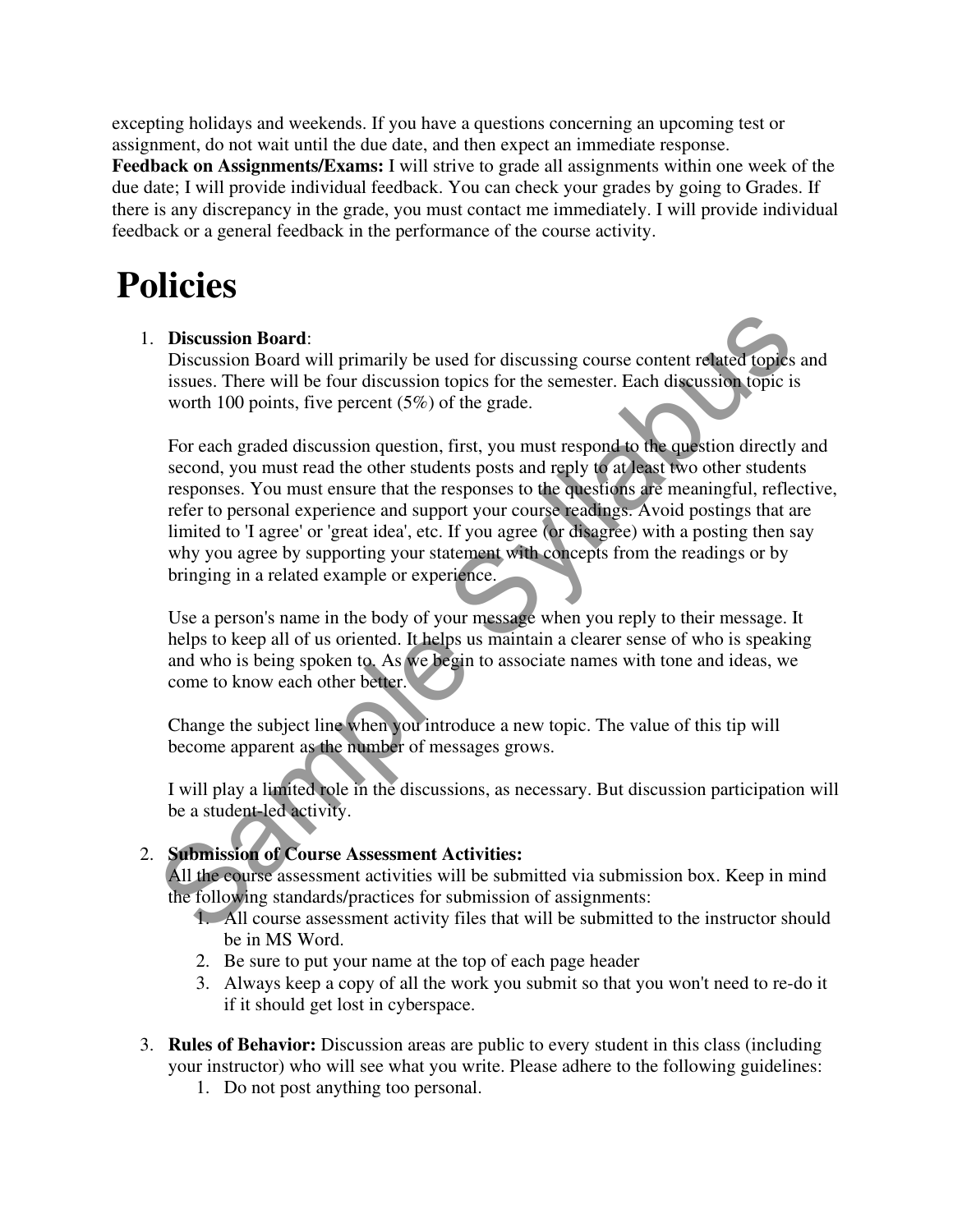- 2. Do not use language that is inappropriate for a classroom setting or prejudicial in regard to gender, race, or ethnicity.
- 3. Do not use all caps in the message box unless you are emphasizing (it is considered shouting).
- 4. Be courteous and respectful to other people on the list
- 5. Do not overuse acronyms like you would use in text messaging. Some of the list participants may not be familiar with acronyms.
- 6. Use line breaks and paragraphs in long responses.
- 7. Write your full name at the end of the posting.
- 8. Be careful with sarcasm and subtle humor; one person's joke is another person's insult.

#### 4. **Submission of Course Assessment Activities:**

All the course assessment activities will be submitted via submission box. Keep in mind the following standards/practices for submission of assignments:

- 1. All course assessment activity files that will be submitted to the instructor should be in MS Word.
- 2. Be sure to put your name at the top of each page header
- 3. Always keep a copy of all the work you submit so that you won't need to re-do it if it should get lost in cyberspace.

#### 5. **Make-Up/Late Submission Policy:**

All course activities must be submitted before or on set due dates and times. If the student is unable to abide by the due dates and times, it is her/his responsibility to contact the instructor immediately. There will be a deduction for each day of late submission of the assignment.

NOTE: The due dates and times for the activities will adhere to the Central Time Zone.

6. **Academic Dishonesty/Plagiarism/Cheating:** The academic community regards academic dishonesty as an extremely serious matter, with serious consequences. Any effort to gain an advantage not given to all students is dishonest whether or not the effort is successful. Any suspicion of academic dishonesty will be reported and investigated. A student who engages in scholastic dishonesty that includes, but is not limited to cheating, plagiarism, and collusion will receive an "F" for the course. 8. Be careful with sareasm and subtle humor; one person's joke is another person<br>
insult.<br>
Submission of Course Assessment Activities:<br>
All the course assessment activities will be submitted via submission box. Keep in n<br>

All persons involved in academic dishonesty will be disciplined in accordance with University regulations and procedures. For complete information on UTPB student conduct and discipline procedures consult the University's Handbook: Scholastic Dishonesty.

**Academic dishonesty** includes, but is not limited to cheating, plagiarism, collusion, falsifying academic records, misrepresenting facts, the submission for credit of any work or materials that are attributable in whole or in part to another person, taking an examination for another person, any act designed to give unfair advantage to a student such as, but not limited to, submission of essentially the same written assignment for two courses without the prior permission of the instructor, or the attempt to commit such acts.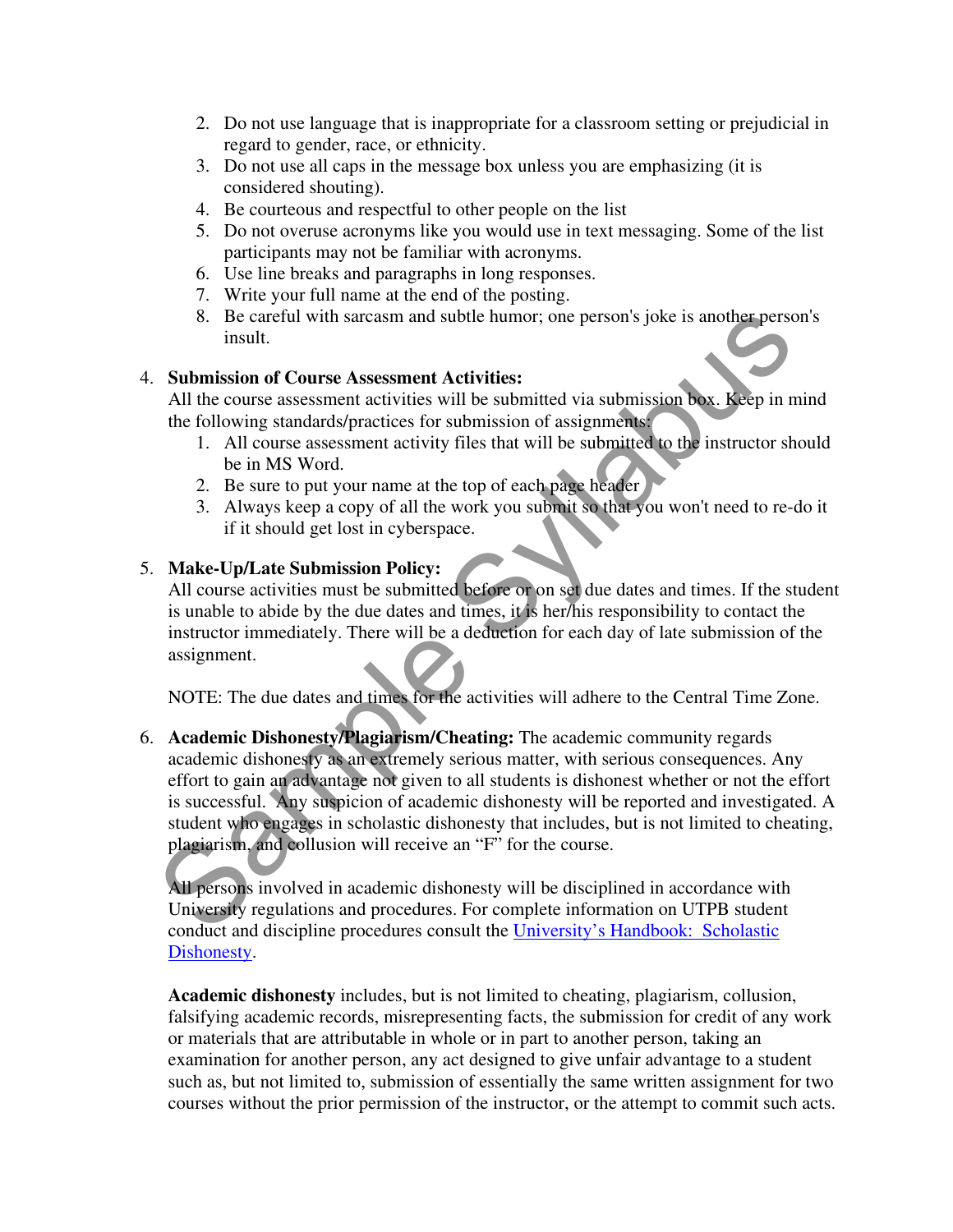**Plagiarism** includes, but is not limited to the appropriation of, buying, receiving as a gift, or obtaining by any means material that is attributable in whole or in part to another source, including words, ideas, illustrations, structure, computer code, other expression and media, and presenting that material as one's own academic work being offered for credit.

- 7. **Attendance and Class Participation:** Regular and active participation is an essential, unmistakably important aspect of this online course. The expectation of the instructor is that students will log on a minimum of three times every seven days. It is critical that you read all of the lecture and assignment materials as well as all of the public discussion materials. Your full participation ON A WEEKLY BASIS is not only a requirement; it is also an essential aspect of the online course process. All students are expected to do the work assigned, notify the instructor when emergencies arise, and make up assignments no later than the due dates. that students will log on a minimum of three times every seven days. It is critical the read all of the lecture and assignment materials as well as all of the poblic discussion materials and the political materials. Your
- 8. **Tracking:** The learning management systems have a tracking features. Statistics are collected that quantifies how often and when students are active in the course and provides information if the student has accessed different pages of the course.
- 9. **Absenteeism:** All the course activities have set dates to be completed and submitted. After the due dates the activities will not be available for the students. Not logging into an online course is considered absenteeism. Contact instructor immediately in case of emergency medical situation.

#### 10. **Course Incomplete/Withdrawal/Grade Appeal:**

All students are required to complete the course within the semester they are signed up. Incomplete grades for the course are rarely given and will only be granted at the instructor's discretion. The student must have a grade of 'C' or better and provide a valid, documented excuse for not being able to complete the course on time and has contacted prior to the scheduled last class to request an extension. The student will sign a contract that includes the incomplete course activities and the new due dates.

Find information and dates regarding drops and withdrawals consult the University Handbook: Drops and Withdrawals and Appeal Process.

#### **NOTE: The due dates and times for the activities will adhere to the Central Time Zone.**

11. **Accommodation for Students with Disabilities:** Students with Disabilities: The University of Texas Permian Basin in compliance with the Americans with Disabilities Act and Section 504 of the Rehabilitation Act provides "reasonable accommodations" to students with disabilities. Only those students, who an Instructor has received an official Letter of Accommodation (LOA) sent by the Office of ADA for Students, will be provided ADA academic accommodations.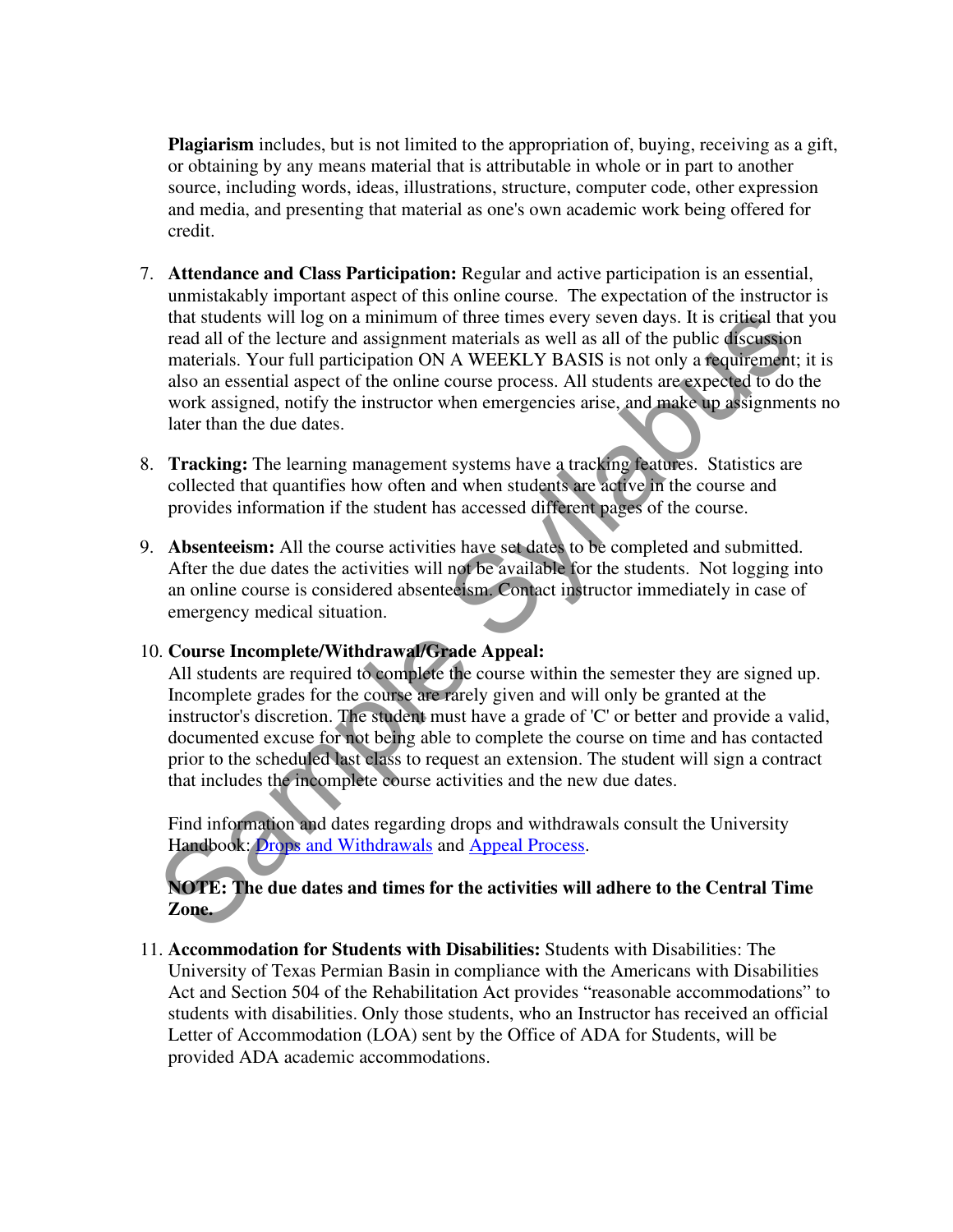**ADA Officer for Students:** Mr. Paul Leverington **Address:** Mesa Building 4242 /4901 E. University, Odessa, TX 79762 **Voice Telephone:** 432-552-4696 **Email:** ada@utpb.edu

For the accessibility and privacy statements of external tools used within courses, go to Accessibility and Privacy Statements.

# **Computer Skills, Technical & Software Requirements**

To effectively complete the requirements of the course, you must have the following:

- An e-mail address linked to Canvas
- Daily access to your UTPB Canvas account.
- A working computer and Internet connection, which will allow you to receive all course materials.
- A copy of Microsoft Word, and knowledge of how to use Word.
- Be able to attach files to emails, etc.

Students can use cloud version of Word, PowerPoint and other Microsoft products through use of their UTPB Outlook 365 and UTPB email address. For more information, refer to UTPB Office 365 Page.

**Computer Technical Requirements:** See Technical Requirements.

# **Online Student Authentication**

UTPB requires that each student who registers for an online course is the same student who participates in, completes, and receives credit for the course. Complete this requirement early. Although there are no points for fulfilling this requirement, you will not be allowed to begin Module 1 until you do this. **Software**<br> **Security complete the requirements of the course, you must have the following:**<br>
An e-mail address linked to Canvas<br>
Daily access to your UTPB Canvas account.<br>
A working computer and Internet connection, which

**Student Authentication** 

#### **–Students must satisfy a secondary authentication method as required by University of Texas of the Permian Basin policy:**

\* UTPB requires that each student who registers for an online course is the same student who participates in, completes, and receives credit for the course. UTPB's Distance Education Policy requires faculty members to employ at least two methods of verification to ensure student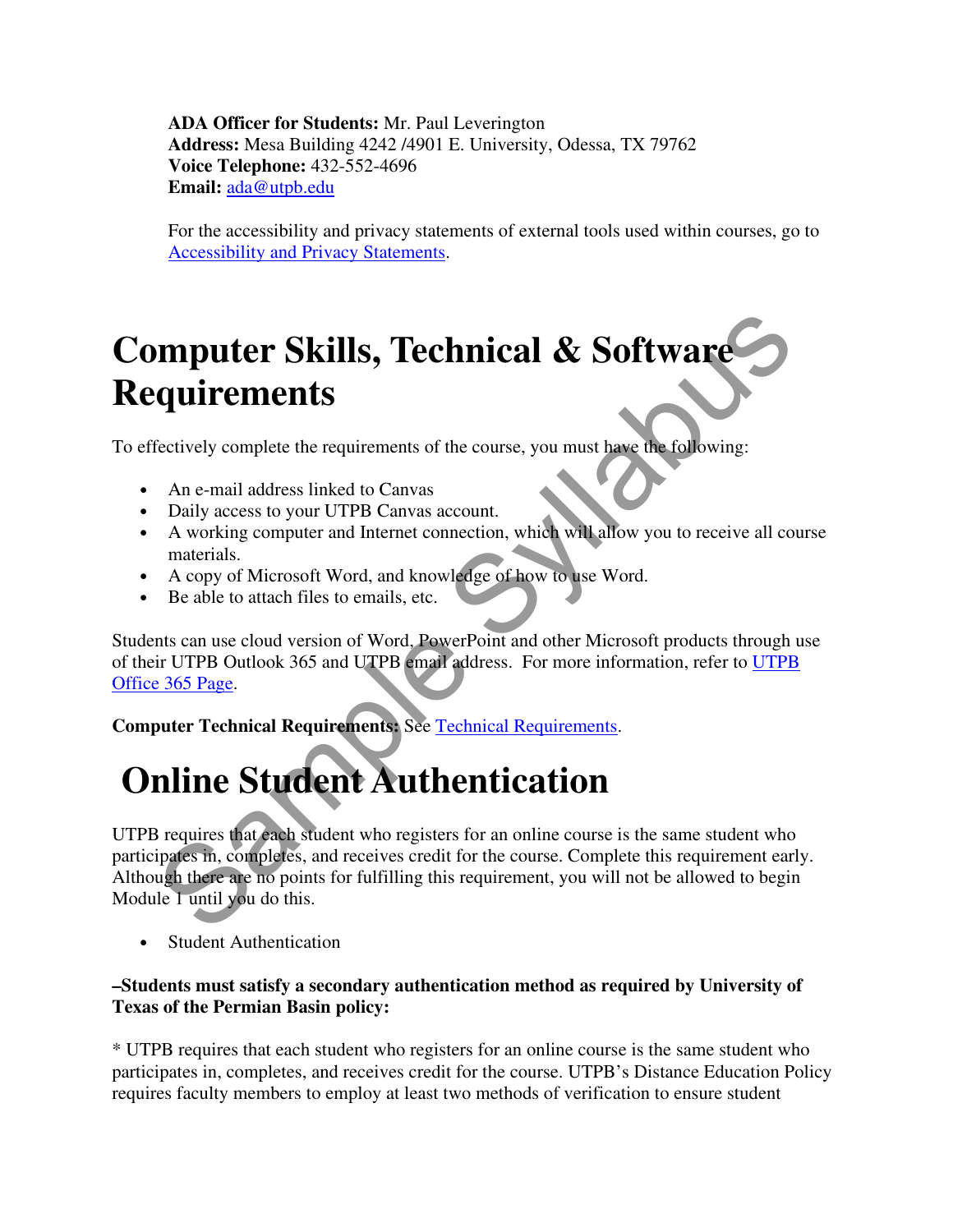identities. To access online courses students must login to the UTPB learning management system using their unique personal identifying username and secure password. UTPB's Distance Education Policy requires at least one additional student identification method within the course that has been determined and approved by the faculty or academic program. This course requires the second method of student verification by requiring the following (non-graded but mandatory):

\*Approved up to date photo identifications are: passports, government issued identification, driver's licenses, military ID from DoD. Dual credit and early college high school students use school district identifications.

Submitting a clear image of yourself

- In color
- Well lit, and no shadows on your face or your ID that can obscure your image
- Must be taken on the day you submit the photo to reflect your current appearance
- Taken in full-face view directly facing the camera
- With a neutral facial expression and both eyes open
- Then a picture of your ID with only your name and picture showing (Picture ID card in which the ID number has been covered (tape over any numbers). Make sure to attach both image files in either JPEG or PNG format to the assignment BEFORE you submit it.

# **Preparation for Computer Emergencies**

**Computer Crash:** Not having a working computer or a crashed computer during the semester will NOT be considered as an acceptable reason for not completing course activities at a scheduled time. NOTE: Identify a second computer before the semester begins, that you can use when/if your personal computer crashes. d district identifications.<br>
In color<br>
In color<br>
Well lit, and no shadows on your face or your ID that can obselve your image<br>
Must be taken on the day you submit the photo to reflect your editeral appearance<br>
Taken in ful

**Complete Loss of Contact:** If you lose contact with course connectivity completely (i.e. you cannot contact me via Canvas or email), you need to call instructor, and leave message regarding connectivity loss and contact information.

**Lost/Corrupt/Missing Files:** You must keep/save a copy of every project/assignment on an external drive, UTPB Outlook 365 OneDrive, or personal computer. In the event of any kind of failure (e.g. virus infection, student's own computer crashes, loss of files in cyberspace, etc) or any contradictions/problems, you may be required to resubmit the files.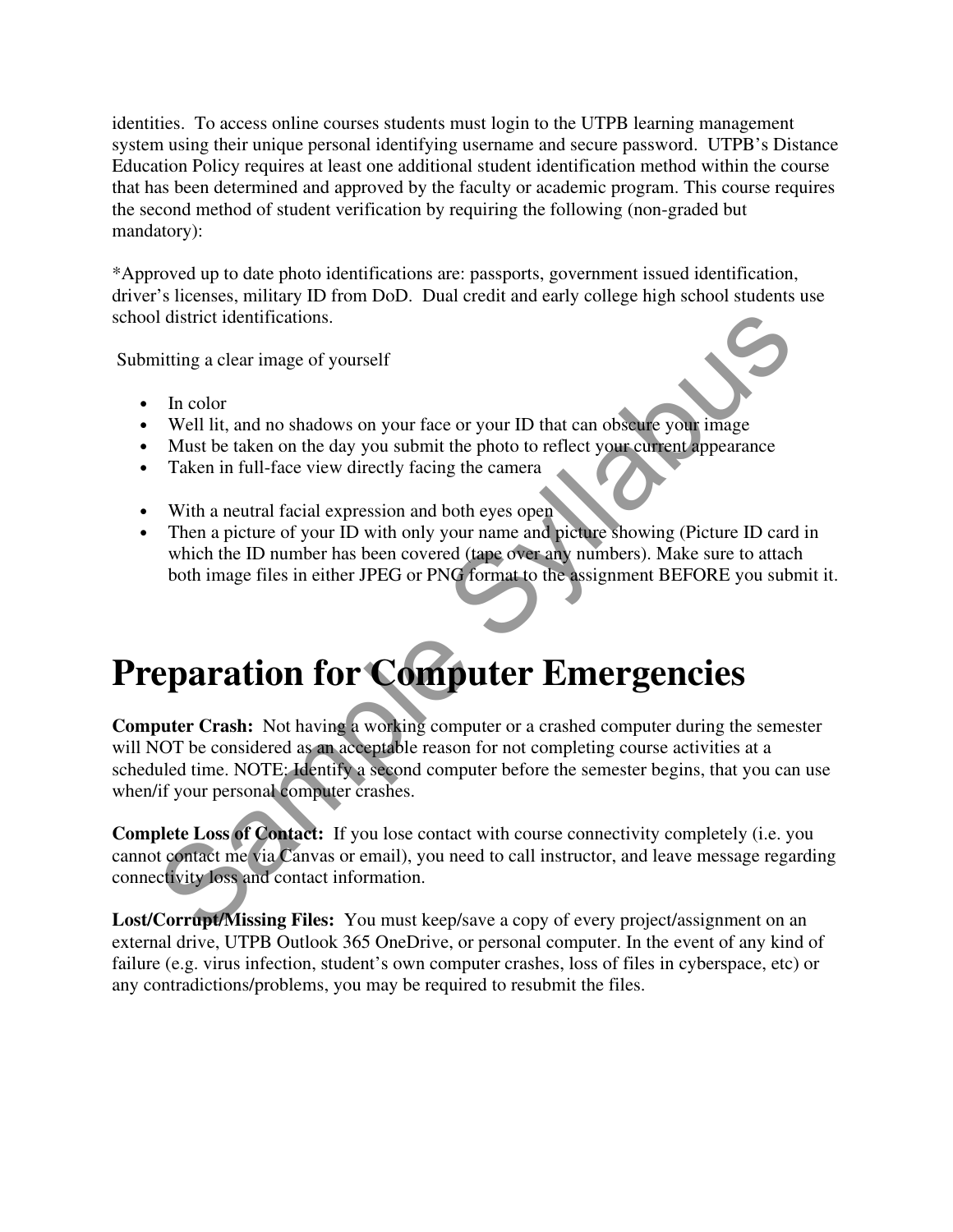# **End-of-Course Evaluation & Instructor Evaluation**

Every student is encouraged to complete an end of course evaluation survey provided by UTPB. During the last two weeks of class, there will be an announcement in Canvas, an email, and a button in your course navigation that will take you to any available surveys.

The survey is anonymous and your responses are confidential. Your feedback is critical to us and to your instructor as we strive to improve our offerings, and our support of you, the students.

#### **Student Support Services**  SERVICE REAL CONTACT **ADA Accommodation/Support** Services for Students with Disabilities (432) 552-4696 **Testing Services** Testing Services & Academic Accommodations Department (432) 552-2630 **Advising**  (432) 552-2661 UTPB Academic Advising Center **Bookstore UTPB Campus Bookstore** (432) 552-0220 **Email, Office 365,**  my.utpb.edu **Information Technology Financial Aid and Scholarship**  UTPB Financial Aid (432) 552-2620 **Library** The <u>J. Conrad Dunagan Library</u> Online at (432) 552-2370 **Registrar** UTPB Registrar (432) 552-2635 **Student Services Student Services** (432) 552-2600 **Technical Support Canvas** 1-866-437-0867 **Tutoring & Learning Resources**  If you are taking courses through UTPB the following links provide services: Smarthinking Online Tutoring (provides tutoring services), SmarterMeasure (measures learner readiness for online urvey is anonymous and your responses are confidential. Your feedback is critical to the instructor as we strive to improve our offerings, and our support of you, the students<br>
SERVICE SERVICES<br>
SERVICE ADA Services for St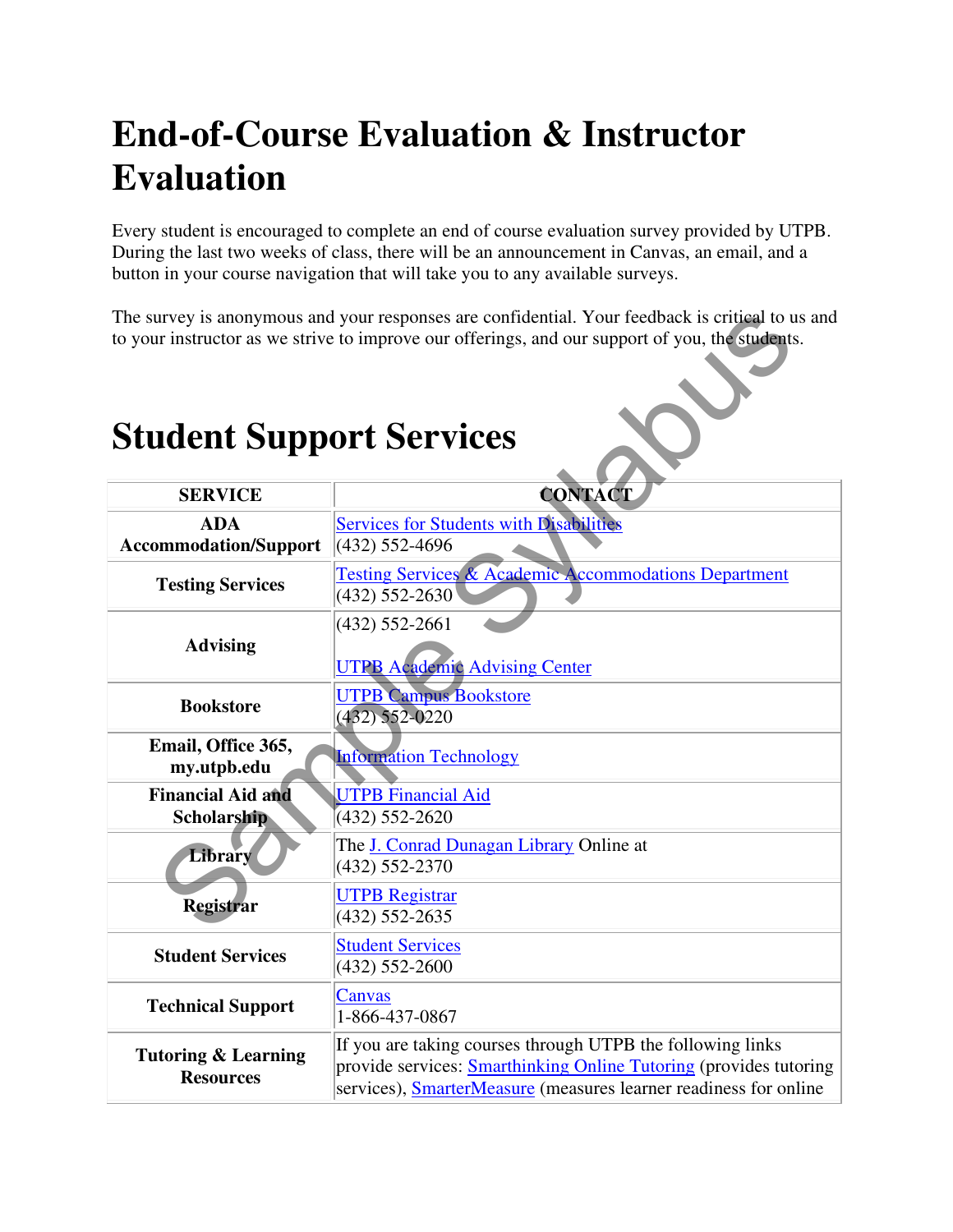course).

### **Disclaimer & Rights**

Information contained in this syllabus was to the best knowledge of the instructor considered correct and complete when distributed for use in the beginning of the semester. However, the instructor reserves the right, acting within the policies and procedures of UTPB to make changes in the course content or instructional techniques without notice or obligation. The students will be informed about the changes, if any.

## **Copyright Statement**

Many of the materials that are posted within UTPB courses are protected by copyright law. These materials are only for the use of students enrolled in the course and only for the purpose of the course. They may not be further retained or disseminated.

mation contained in this syllabus was to the best knowledge of the instructor considered than domplete when distributed for use in the beginning of the semester. However, the correct externes the right, acting within the p